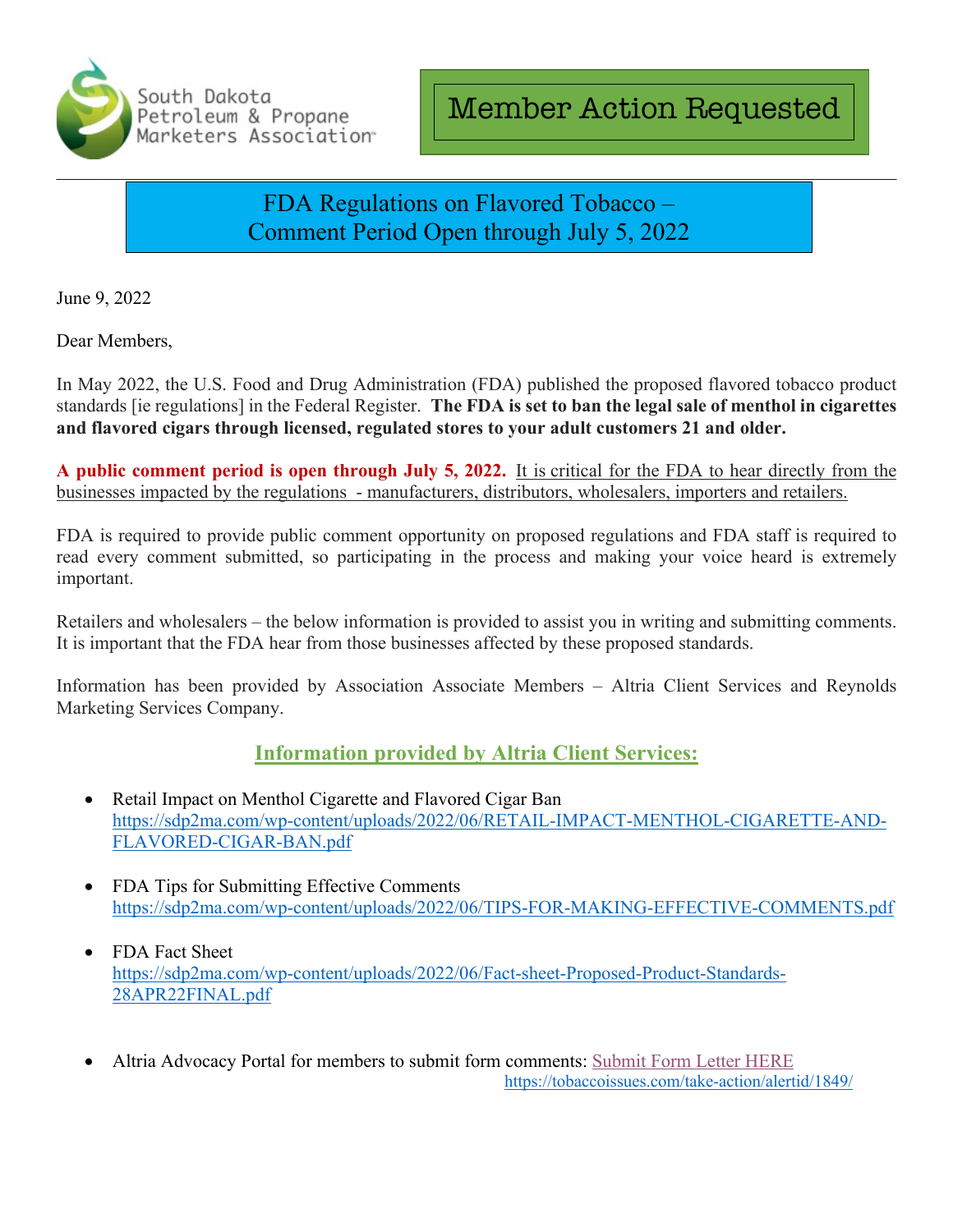# **Information provided by Reynolds Marketing Services Company:**

National Menthol Ban Awareness Tear Pad 1-sheet file that provides the content for the Tear Pads which are being distributed to retail outlets by Reynolds representatives. These can be used to get adult tobacco consumers aware and engaged.

### https://sdp2ma.com/wp-content/uploads/2022/06/Federal-Menthol-Ban-flyer.pdf

Public Comments how to guide developed for retailers and wholesalers with information on how to submit their comments on the proposed rules.

https://sdp2ma.com/wp-content/uploads/2022/06/2022.05.04-Submitting-a-Comment-to-a-Public-Rulemakingv3-1.pdf

# **Please submit comments on both of the below Issues.**<br>Please note that the FDA is specifically asking for comments associated with illicit market.

**This includes responsible retailing and the methods you use to prevent underage sales.**

# **Menthol Cigarettes** – Link to website

https://www.federalregister.gov/documents/2022/05/04/2022-08994/tobacco-product-standard-for-menthol-in-cigarettes

**FDA Statement:** The Food and Drug Administration (FDA, the Agency, or we) is proposing a tobacco product standard that would prohibit menthol as a characterizing flavor in cigarettes. Tobacco use is the leading preventable cause of death and disease in the United States. Menthol's flavor and sensory effects increase appeal and make menthol cigarettes easier to use, particularly among youth and young adults. There are over 18.5 million menthol cigarette smokers ages 12 and older in the United States. This proposed product standard would reduce the appeal of cigarettes, particularly to youth and young adults, and thereby decrease the likelihood that nonusers who would otherwise experiment with menthol cigarettes would progress to regular smoking. In addition, the proposed tobacco product standard would improve the health and reduce the mortality risk of current menthol cigarette smokers by decreasing cigarette consumption and increasing the likelihood of cessation. FDA is taking this action to reduce the tobacco-related death and disease associated with menthol cigarette use. The proposed standard also is expected to reduce tobacco-related health disparities and advance health equity.

### *Electronic Submissions*

Submit electronic comments in the following way:

• *Federal eRulemaking Portal: https://www.regulations.gov.* Follow the instructions for submitting comments. Comments submitted electronically, including attachments, to *https://www.regulations.gov* will be posted to the docket unchanged. Because your comment will be made public, you are solely responsible for ensuring that your comment does not include any confidential information that you or a third party may not wish to be posted, such as medical information, your or anyone else's Social Security number, or confidential business information, such as a manufacturing process. Please note that if you include your name, contact information, or other information that identifies you in the body of your comments, that information will be posted on *https://www.regulations.gov.*